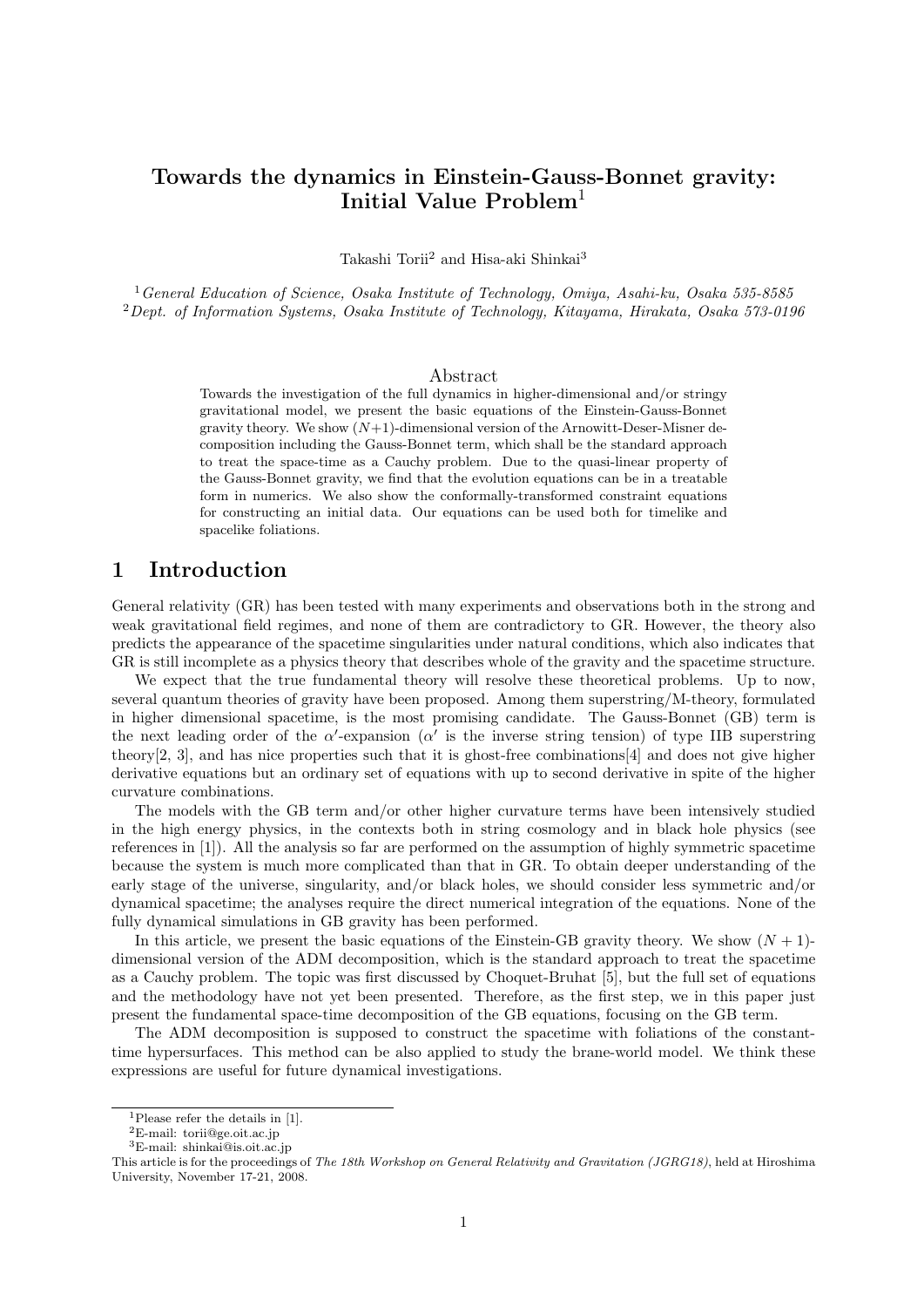# **2** (*N* + 1)**-decomposition in Einstein-Gauss-Bonnet gravity**

We start from the Einstein-Gauss-Bonnet action in  $(N + 1)$ -dimensional spacetime  $(M, g_{\mu\nu})$  which is described as  $4$ :

$$
S = \int_{\mathcal{M}} d^{N+1} X \sqrt{-g} \left[ \frac{1}{2\kappa^2} \left( \mathcal{R} - 2\Lambda + \alpha_{GB} \mathcal{L}_{GB} \right) + \mathcal{L}_{\text{matter}} \right],\tag{1}
$$

with  $\mathcal{L}_{GB} = \mathcal{R}^2 - 4\mathcal{R}_{\mu\nu} \mathcal{R}^{\mu\nu} + \mathcal{R}_{\mu\nu\rho\sigma} \mathcal{R}^{\mu\nu\rho\sigma}$ , where  $\kappa^2$  is the  $(N+1)$ -dimensional gravitational constant,  $\mathcal{R}$ ,  $\mathcal{R}_{\mu\nu}$ ,  $\mathcal{R}_{\mu\nu\rho\sigma}$  and  $\mathcal{L}_{\text{matter}}$  are the  $(N+1)$ -dimensional scalar curvature, Ricci tensor, Riemann curvature and the matter Lagrangian, respectively. This action reproduces the standard  $(N + 1)$ -dimensional Einstein gravity, if we set the coupling constant  $\alpha_{GB}$  ( $\geq$  0) equals to zero.

The action (1) gives the gravitational equation as

$$
\mathcal{G}_{\mu\nu} + \alpha_{GB} \mathcal{H}_{\mu\nu} = \kappa^2 \, \mathcal{T}_{\mu\nu} \,, \tag{2}
$$

where 
$$
\mathcal{G}_{\mu\nu} = \mathcal{R}_{\mu\nu} - \frac{1}{2} g_{\mu\nu} \mathcal{R} + g_{\mu\nu} \Lambda, \quad \mathcal{T}_{\mu\nu} = -2 \frac{\delta \mathcal{L}_{\text{matter}}}{\delta g^{\mu\nu}} + g_{\mu\nu} \mathcal{L}_{\text{matter}}, \tag{3}
$$

$$
\mathcal{H}_{\mu\nu} = 2(\mathcal{R}\mathcal{R}_{\mu\nu} - 2\mathcal{R}_{\mu\alpha}\mathcal{R}_{\ \nu}^{\alpha} - 2\mathcal{R}^{\alpha\beta}\mathcal{R}_{\mu\alpha\nu\beta} + \mathcal{R}_{\mu}^{\ \alpha\beta\gamma}\mathcal{R}_{\nu\alpha\beta\gamma}) - \frac{1}{2}g_{\mu\nu}\mathcal{L}_{GB}.
$$
 (4)

In order to investigate the space-time structure as the foliations of the *N*-dimensional (spacelike or timelike) hypersurface  $\Sigma$ , we introduce the projection operator to  $\Sigma$  as

$$
\perp_{\mu\nu} = g_{\mu\nu} - \varepsilon n_{\mu} n_{\nu},\tag{5}
$$

where  $n_{\mu}$  is the unit-normal vector to  $\Sigma$  with  $n_{\mu}n^{\mu} = \varepsilon$ , with which we define  $n_{\mu}$  is timelike (if  $\varepsilon = -1$ ) or spacelike (if  $\varepsilon = 1$ ). Therefore,  $\Sigma$  is spacelike (timelike) if  $n<sub>\mu</sub>$  is timelike (spacelike).

The projections of the gravitational equation (2) give the following three equations:

$$
\left(\mathcal{G}_{\mu\nu} + \alpha_{GB}\mathcal{H}_{\mu\nu}\right)n^{\mu}n^{\nu} = \kappa^2 \mathcal{T}_{\mu\nu}n^{\mu}n^{\nu} = \kappa^2 \rho,\tag{6}
$$

$$
\left(\mathcal{G}_{\mu\nu} + \alpha_{GB}\mathcal{H}_{\mu\nu}\right)n^{\mu} \perp^{\nu}_{\rho} = \kappa^2 \mathcal{T}_{\mu\nu} n^{\mu} \perp^{\nu}_{\rho} = -\kappa^2 J_{\rho},\tag{7}
$$

$$
\left(\mathcal{G}_{\mu\nu} + \alpha_{GB}\mathcal{H}_{\mu\nu}\right)\perp^{\mu}_{\rho}\perp^{\nu}_{\sigma} = \kappa^2 \mathcal{T}_{\mu\nu}\perp^{\mu}_{\rho}\perp^{\nu}_{\sigma} = \kappa^2 S_{\rho\sigma},\tag{8}
$$

where we defined the components of the energy-momentum tensor as  $\mathcal{T}_{\mu\nu} = \rho n_{\mu}n_{\nu} + J_{\mu}n_{\nu} + J_{\nu}n_{\mu} + S_{\mu\nu}$ , and we also define  $\mathcal{T} = \varepsilon \rho + S^{\alpha}_{\alpha}$  for later convenience.

Following the standard procedure of the ADM formulation, we find that the equations  $(6)-(8)$  correspond to (a) the Hamiltonian constraint equation:

$$
M + \alpha_{GB} \left( M^2 - 4M_{ab}M^{ab} + M_{abcd}M^{abcd} \right) = -2\varepsilon \kappa^2 \rho_H + 2\Lambda \,, \tag{9}
$$

(b) the momentum constraint equation:

$$
N_i + 2\alpha_{GB}(MN_i - 2M_i^{\ a}N_a + 2M^{ab}N_{iab} - M_i^{\ cab}N_{abc}) = \kappa^2 J_i, \qquad (10)
$$

and (c) the evolution equations for  $\gamma_{ij}$ :

$$
M_{ij} - \frac{1}{2}M\gamma_{ij} - \varepsilon \left( -K_{ia}K_{j}^{a} + \gamma_{ij}K_{ab}K^{ab} - \pounds_{n}K_{ij} + \gamma_{ij}\gamma^{ab}\pounds_{n}K_{ab} \right)
$$
  
+  $2\alpha_{GB}\left[H_{ij} + \varepsilon \left(M\pounds_{n}K_{ij} - 2M_{i}^{a}\pounds_{n}K_{aj} - 2M_{j}^{a}\pounds_{n}K_{ai} - W_{ij}^{ab}\pounds_{n}K_{ab}\right)\right] = \kappa^{2}S_{ij} - \gamma_{ij}\Lambda$  (11)

respectively, where

$$
M_{ijkl} = R_{ijkl} - \varepsilon (K_{ik} K_{jl} - K_{il} K_{jk}), \qquad (12)
$$

$$
N_{ijk} = D_i K_{jk} - D_j K_{ik}, \qquad (13)
$$

<sup>4</sup>The Greek indices move  $0, 1, \dots, N$ , while the Latin indices move  $1, \dots, N$ .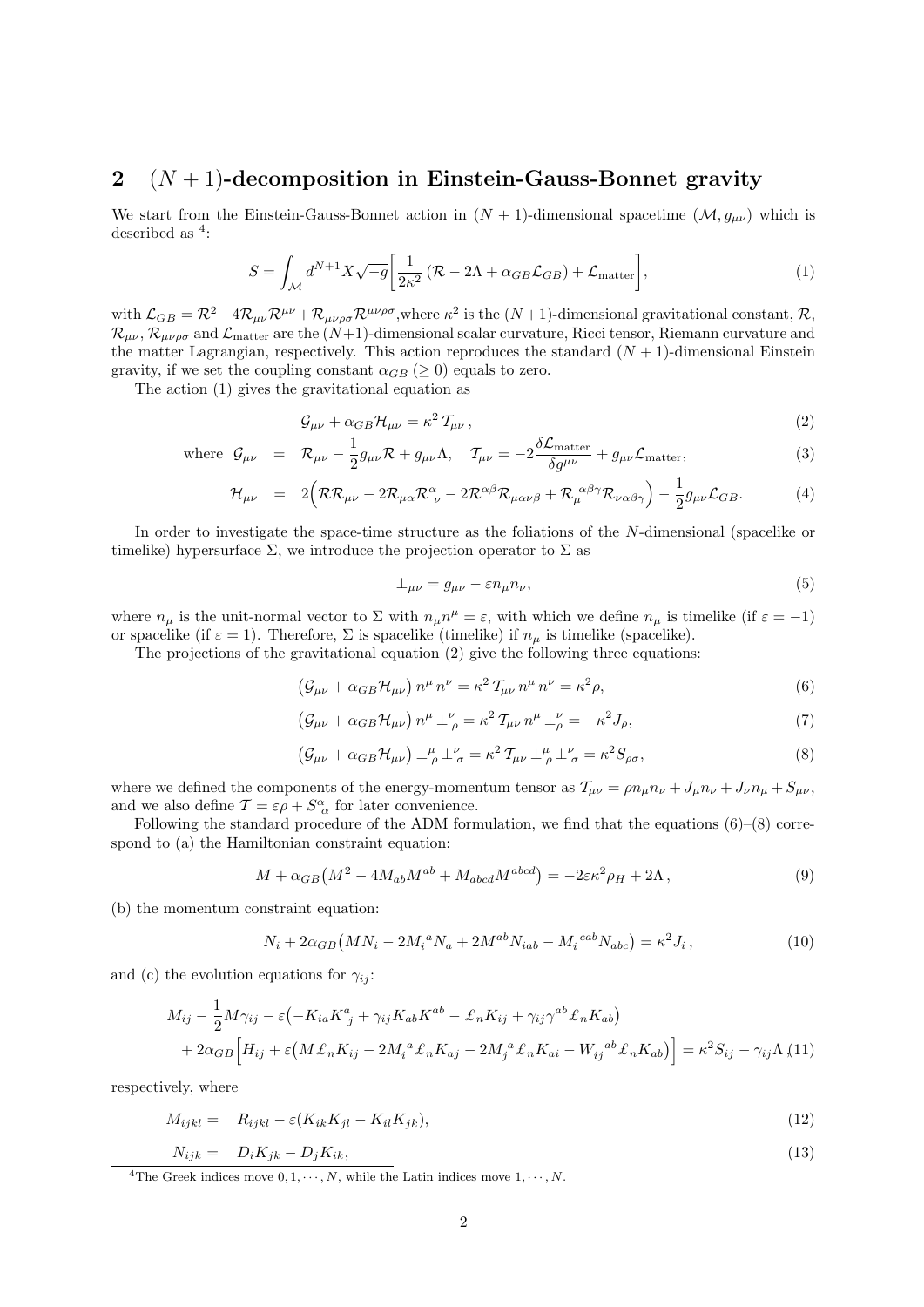$$
H_{ij} = MM_{ij} - 2(M_{ia}M^{a}_{j} + M^{ab}M_{iajb}) + M_{iabc}M^{abc}_{j}
$$
  
\n
$$
-2\varepsilon \left[ -K_{ab}K^{ab}M_{ij} - \frac{1}{2}MK_{ia}K^{a}_{j} + K_{ia}K^{a}_{b}M^{b}_{j} + K_{ja}K^{a}_{b}M^{b}_{i} + K^{ac}K^{b}_{c}M_{iajb} + N_{i}N_{j} - N^{a}(N_{aij} + N_{aji}) - \frac{1}{2}N_{abi}N^{ab}_{j} - N_{iab}N^{ab}_{j} \right]
$$
  
\n
$$
- \frac{1}{4}\gamma_{ij}(M^{2} - 4M_{ab}M^{ab} + M_{abcd}M^{abcd}) - \varepsilon \gamma_{ij}(K_{ab}K^{ab}M - 2M_{ab}K^{ac}K^{b}_{c} - 2N_{a}N^{a} + N_{abc}N^{abc}), \qquad (14)
$$

$$
W_{ij}^{~~kl} = M\gamma_{ij}\gamma^{kl} - 2M_{ij}\gamma^{kl} - 2\gamma_{ij}M^{kl} + 2M_{iajb}\gamma^{ak}\gamma^{bl}.\tag{15}
$$

and these contracted variables;  $M_{ij} = \gamma^{ab} M_{iajb}$ ,  $M = \gamma^{ab} M_{ab}$ , and  $N_i = \gamma^{ab} N_{aib}$ . We remark that the terms of *£nKij* appear only in the linear form in (11). This is due to the quasi-linear property of the GB gravity.

### **3 Conformal Approach to solve the Constraints**

In order to prepare an initial data for dynamical evolution, we have to solve two constraints, (9) and (10). The standard approach is to apply a conformal transformation on the initial hypersurface [6]. The idea is that introducing a conformal factor  $\psi$  between the initial trial metric  $\hat{\gamma}_{ij}$  and the solution  $\gamma_{ij}$ , as

$$
\gamma_{ij} = \psi^{2m}\hat{\gamma}_{ij}, \quad \gamma^{ij} = \psi^{-2m}\hat{\gamma}^{ij},\tag{16}
$$

where *m* is a constant, and solve for  $\psi$  so as to the solution satisfies the constraints.

Regarding to the extrinsic curvature, we decompose  $K_{ij}$  into its trace part,  $K = \gamma^{ij} K_{ij}$ , and the traceless part,  $A_{ij} = K_{ij} - \frac{1}{N} \gamma_{ij} K$ , and assume the conformal transformation <sup>5</sup> as  $A_{ij} = \psi^{\hat{\ell}} \hat{A}_{ij}$ ,  $A^{ij} =$  $\psi^{\ell-4m}\hat{A}^{ij}$ ,  $K = \psi^{\tau}\hat{K}$ , where  $\ell$  and  $\tau$  are constants. For the matter terms, we also assume the relations  $\rho = \psi^{-p} \hat{\rho}$  and  $J^i = \psi^{-q} \hat{J}^i$ , where *p* and *q* are constants, while we regard the cosmological constant is common to the both flames,  $\Lambda = \tilde{\Lambda}$ .

Up to here, the powers of conformal transformation,  $\ell, m, \tau, p$  and q are not yet specified. Note that in the standard three-dimensional initial-data construction cases, the combination of  $m = 2, \ell = -2$ ,  $\tau = 0$ ,  $p = 5$  and  $q = 10$  is preferred since this simplifies the equations. We also remark that if we chose  $\tau = \ell - 2m$ , then the extrinsic curvature can be transformed as  $K_{ij} = \psi^{\ell} \hat{K}_{ij}$  and  $K^{ij} = \psi^{\ell-4m} \hat{K}^{ij}$ .

*•* **Hamiltonian constraint:** Using these equations, (9) turns to be

$$
2(N-1)m\hat{D}_a\hat{D}^a\psi - (N-1)[2 - (N-2)m]m(\hat{D}\psi)^2\psi^{-1}
$$
  
=  $\hat{R}\psi - \frac{N-1}{N}\varepsilon\psi^{2m+2\tau+1}\hat{K}^2 + \varepsilon\psi^{-2m+2\ell+1}\hat{A}_{ab}\hat{A}^{ab} + 2\varepsilon\kappa^2\hat{\rho}\psi^{-p} - 2\hat{\Lambda} + \alpha_{GB}\hat{\Theta}\psi^{2m+1}.$ 

The explicit form of the GB part  $\hat{\Theta} = M^2 - 4M_{ab}M^{ab} + M_{abcd}M^{abcd}$  is shown in [1].

• **Momentum constraint:** By introducing the transverse traceless part and the longitudinal part of  $\hat{A}^{ij}$  as  $\hat{D}_j \hat{A}^{ij}_{TT} = 0$ ,  $\hat{A}^{ij}_L = \hat{A}^{ij} - \hat{A}^{ij}_{TT}$ , respectively, then (10), can be written as

$$
\psi^{\ell-2m} \hat{D}_a \hat{A}_i{}^a_L + [\ell + (N-2)m] \psi^{\ell-2m-1} \hat{A}_i{}^a_L \hat{D}_a \psi - \frac{N-1}{N} \hat{D}_i (\psi^\tau \hat{K}) + 2\alpha_{GB} \hat{\Xi}_i = \kappa^2 \psi^{2m-q} \hat{J}_i
$$

The explicit form of the GB part  $\hat{\Xi}_i$  is shown in [1].

In [1], we discussed how the equations turn to be in two sets of parameter choices, together with the version of momentarily static situation.

<sup>&</sup>lt;sup>5</sup>In the strict sense this is not the conformal transformation but just the relation between the values with and without a caret.